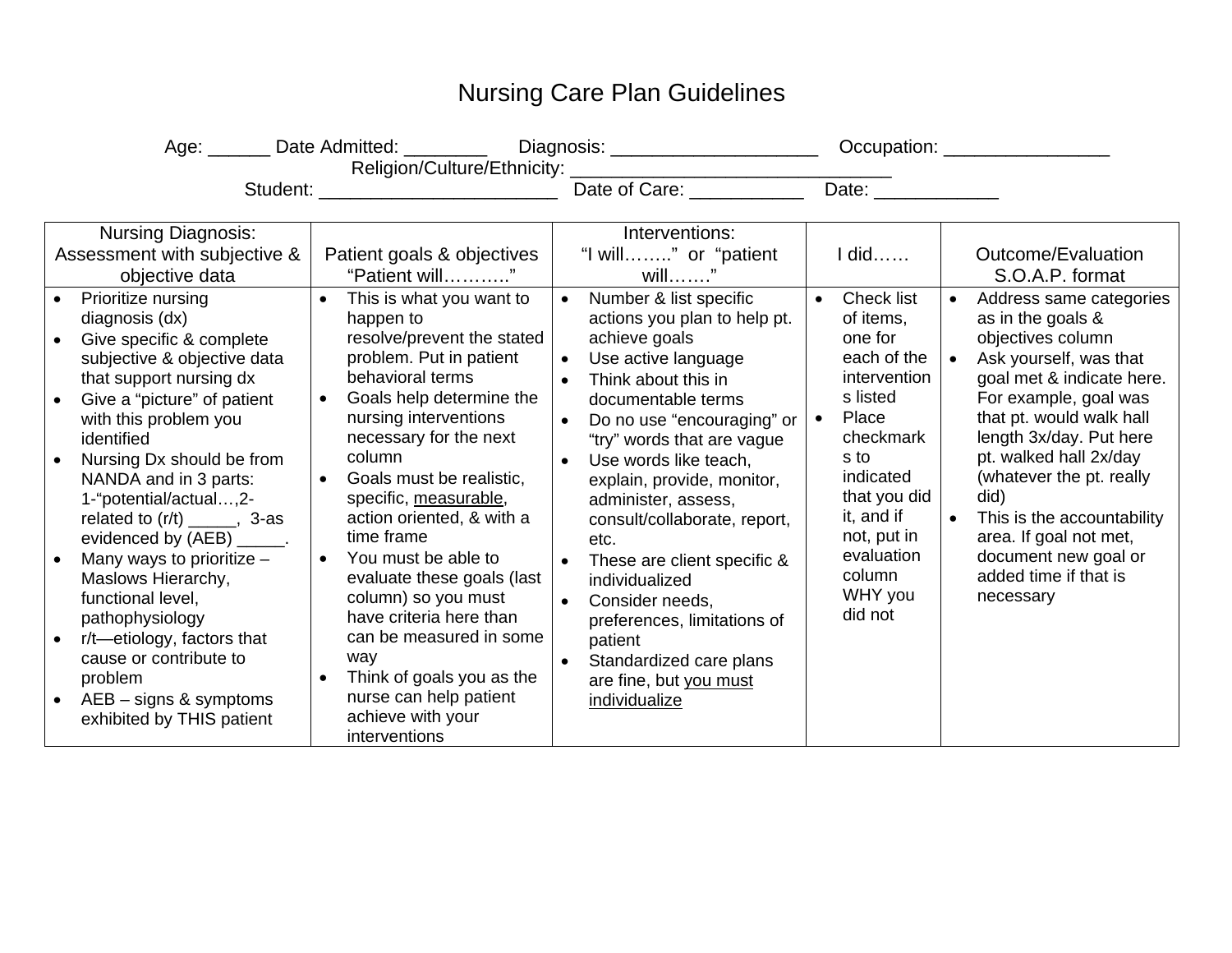## **Sample Nursing Care Plan 1**

| <b>Nursing Diagnosis:</b>      | Patient goals & objectives  | Interventions with rationale                                       |              |                           |
|--------------------------------|-----------------------------|--------------------------------------------------------------------|--------------|---------------------------|
| Assessment with subjective &   | (patient-centered,          | (what you'll do and why)                                           | Implemented  | Outcome/Evaluation        |
| objective data                 | measurable and timed)       |                                                                    | (yes/no)     |                           |
| Objective:                     | 1. Patient will be oriented | Identify self and patient<br>$\bullet$                             | Yes/no for   | No measurable<br>1.       |
| Patient not oriented to        | to self within three weeks. | by name at beginning of                                            | each         | change yet, patient still |
| place or time                  |                             | each interaction.                                                  | intervention | confused and              |
| Patient unable to<br>$\bullet$ | 2. Patient will be oriented | (consistent orientation                                            |              | disoriented, continue     |
| concentrate                    | to person, place and time   | may help memory)                                                   |              | goal                      |
|                                | by discharge.               | Maintain calm<br>$\bullet$                                         |              |                           |
| Subjective:                    |                             | environment (decreases                                             |              | 2. same as above,         |
| Patient non-verbal, uses       | 3. Patient will be able to  | anxiety, promotes rest)                                            |              | continue goal             |
| nonsensical words              | perform basic ADLs by       | When patient<br>$\bullet$                                          |              |                           |
|                                | discharge independently.    | perseverates, redirect                                             |              |                           |
| Diagnosis:                     |                             | attention to another topic                                         |              | 3. patient performing     |
| Chronic confusion related to   |                             | (decreases anxiety and                                             |              | some ADLs with physical   |
| traumatic brain injury AEB     |                             | improves self-esteem)                                              |              | assistance and verbal     |
| disorientation and cognitive   |                             | Speak slowly and clearly                                           |              | cues, continue goal.      |
| dysfunction.                   |                             | in simple sentences                                                |              |                           |
|                                |                             | (allows time for                                                   |              |                           |
|                                |                             | information processing)                                            |              |                           |
|                                |                             | <b>Consult Speech Therapy</b>                                      |              |                           |
|                                |                             | Educate patient and                                                |              |                           |
|                                |                             | family regarding patho of                                          |              |                           |
|                                |                             | injury and resulting                                               |              |                           |
|                                |                             |                                                                    |              |                           |
|                                |                             |                                                                    |              |                           |
|                                |                             | cognitive dysfunction<br>(assists in understanding<br>of behavior) |              |                           |